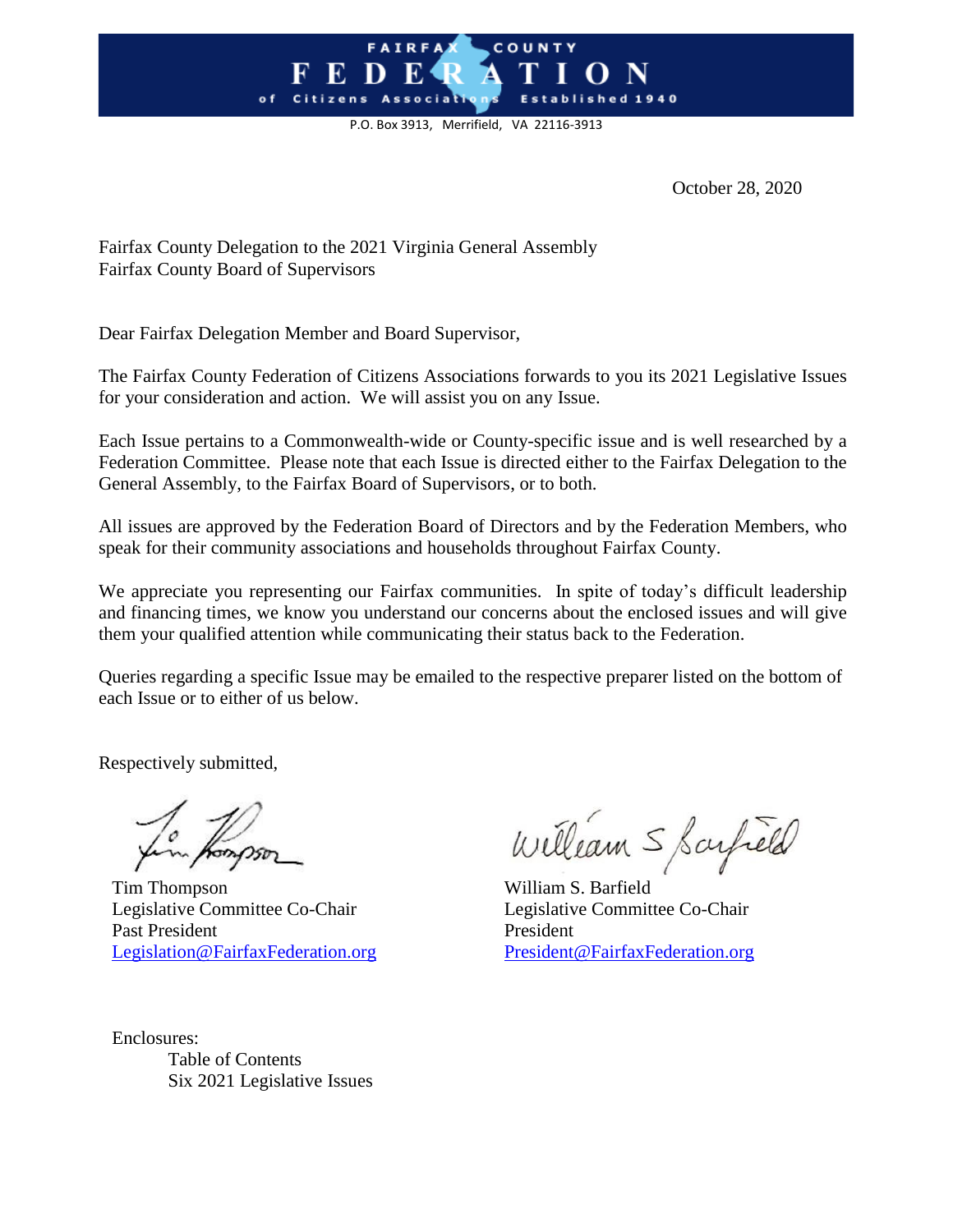#### **FAIRFA** COUNTY O N  $\mathbf{F}$  $\mathbf{E}$ D R shed 1940  $o f$ Citizens Associat E<sub>s</sub>

P.O. Box 3913, Merrifield, VA 22116-3913

## **2021 Legislative Issues**

### **Table of Contents**

| <b>Issue ID</b> | <b>Legislative Issue</b><br>Background                                                                                                                                                                                                                                         | <b>Federation Position</b>                                                                                                                                                                               | Page            |
|-----------------|--------------------------------------------------------------------------------------------------------------------------------------------------------------------------------------------------------------------------------------------------------------------------------|----------------------------------------------------------------------------------------------------------------------------------------------------------------------------------------------------------|-----------------|
| <b>21C01</b>    | Virginia Environmental Policy Act<br>NEPA requires Federal agencies to coordinate with<br>state and local Governments to reduce adverse<br>environmental impacts.                                                                                                              | Virginia needs legislation<br>that requires coordination<br>with local community groups<br>to minimize environmental<br>impacts of projects that may<br>not require NEPA review.                         | $\overline{3}$  |
| 21C02           | <b>Break Free From Plastic Pollution</b><br>Recycling of plastics products is not cost effective.                                                                                                                                                                              | Legislation is needed to put<br>the burden of keeping plastic<br>out of the environment on<br>the plastic manufacturers.                                                                                 | $\overline{4}$  |
| 21C03           | <b>Maintain and Increase Tree Canopy and</b><br><b>Leaf Area</b><br>The growth in Fairfax County has been at the<br>expense of our tree canopy despite County goals to<br>increase the tree canopy. Many of the benefits of<br>trees come from tree-provided photosynthesis.   | In addition to maintaining or<br>improving the tree canopy,<br>the County should<br>incorporate into the Policy<br>Plan the maintaining of total<br>leaf area canopy.                                    | $\overline{2}$  |
| 21E01           | <b>21E01 Free and Reduced-Price Meals</b><br>Students who qualify for FRM generally costs more<br>to educate but the state funding formulas do not<br>include this factor.                                                                                                     | Structure state educational<br>support so that additional<br>money is funded on a per<br>student basis for FRM<br>students.                                                                              | $\underline{6}$ |
| 21E02           | <b>Admission to Governor's Schools</b><br>Language in the 2020 session budget bill requires<br>each Governor's School to "set diversity goals for<br>its student body and faculty," and this session the<br>admissions processes for Governor's Schools may<br>be under review | Admissions processes for<br>Governor's Schools must<br>maintain robust standards<br>that evaluate students based<br>on their aptitude for each<br>school, with diversity as a<br>relevant consideration. | $\overline{1}$  |
|                 | (continued).                                                                                                                                                                                                                                                                   |                                                                                                                                                                                                          |                 |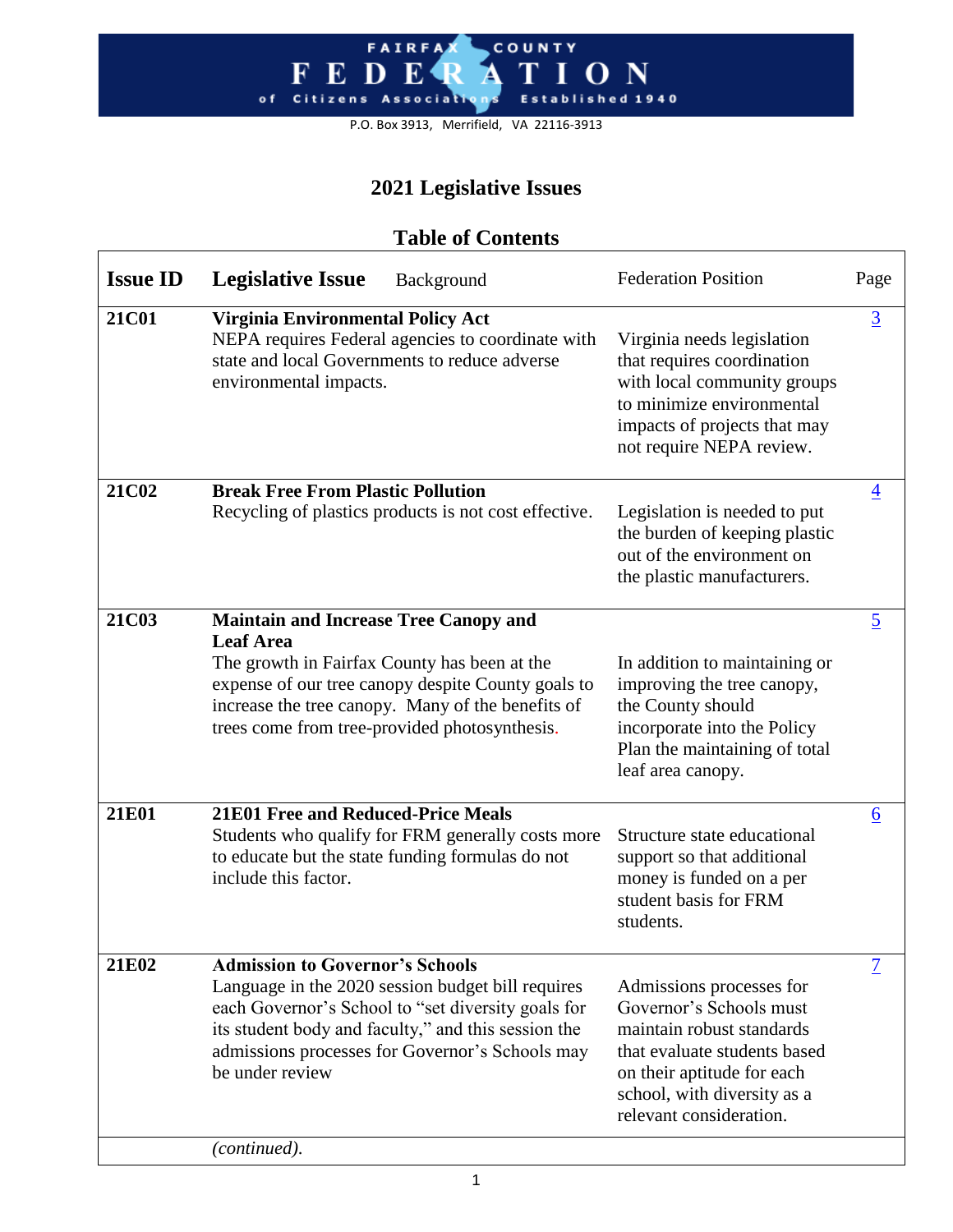#### COUNTY **FAIRFA FED** Æ  $O N$ Established 1940 of Citizens Associat

P.O. Box 3913, Merrifield, VA 22116-3913

#### **21P01 Background Checks on Firearm and Ammunition Purchased**

Assessment methods are needed on whether existing permitting, licensing, or background-check laws are being used to disarm dangerous people, including those who intend to harm themselves through suicide.

Better restrictive legislative on gun purchasing should include accurate tracking by police agencies of any weapons used in a crime and should increase public safety for communities and school students without infringing upon Constitutional 2<sup>nd</sup> Amendment protection to bear arms.

[8](#page-8-0)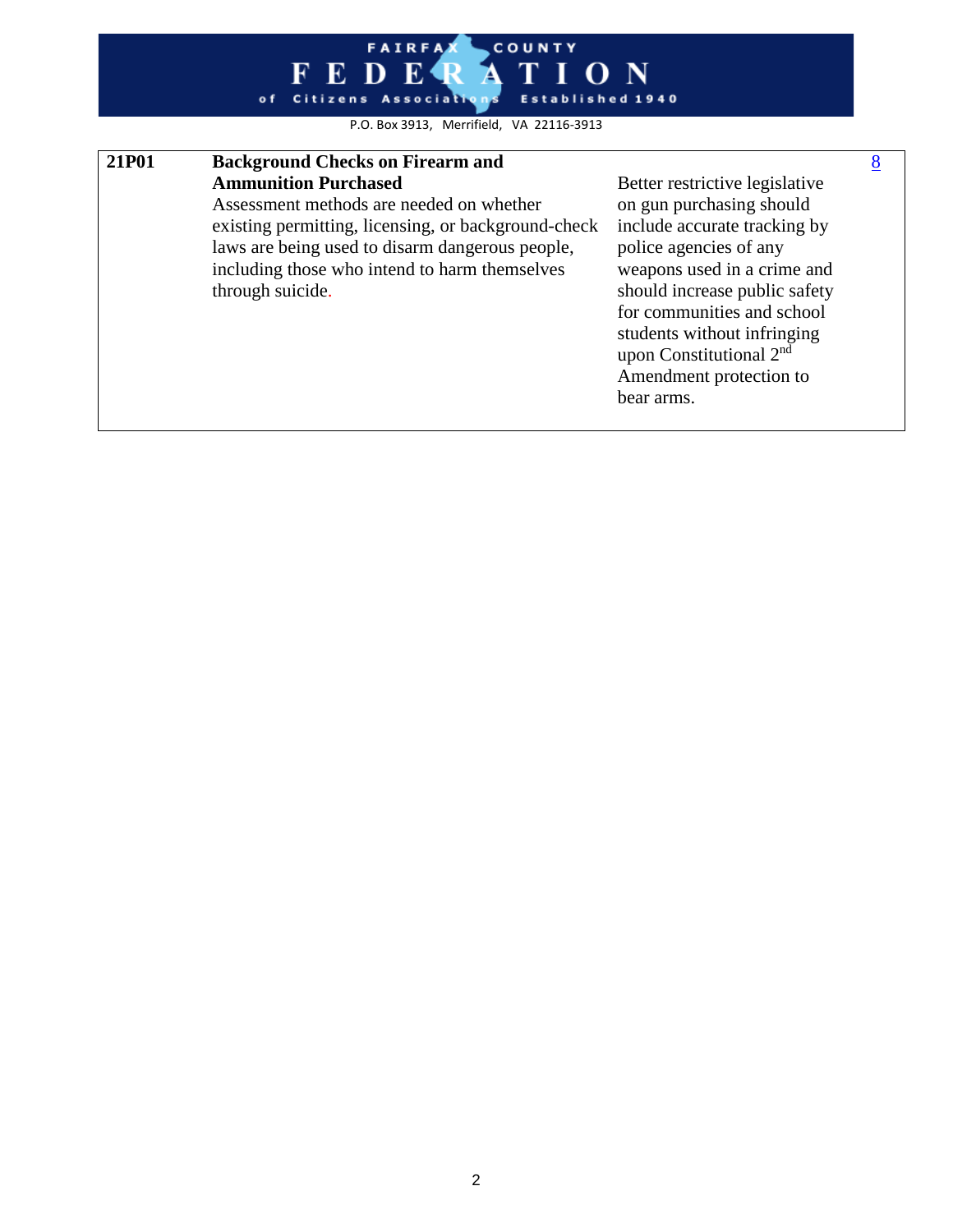#### FAIRFAX COUNTY  $\mathbf T$ I O N И. Established 1940

P.O. Box 3913, Merrifield, VA 22116-3913

#### **2021 Legislative Issues**

<span id="page-3-0"></span>

| 2021 Legislative Issues                                                                                                                                                                                                                                                                                                                                                                                                                                                                                                                                                                                                                                        |  |  |
|----------------------------------------------------------------------------------------------------------------------------------------------------------------------------------------------------------------------------------------------------------------------------------------------------------------------------------------------------------------------------------------------------------------------------------------------------------------------------------------------------------------------------------------------------------------------------------------------------------------------------------------------------------------|--|--|
| <b>Issue ID:</b><br>21C01 Virginia Environmental Policy Act                                                                                                                                                                                                                                                                                                                                                                                                                                                                                                                                                                                                    |  |  |
| X Fairfax County Delegation to the General Assembly<br>This Issue is for:                                                                                                                                                                                                                                                                                                                                                                                                                                                                                                                                                                                      |  |  |
| Fairfax County Board of Supervisors                                                                                                                                                                                                                                                                                                                                                                                                                                                                                                                                                                                                                            |  |  |
| <b>Date Approved by Federation:</b><br>22 October 2020                                                                                                                                                                                                                                                                                                                                                                                                                                                                                                                                                                                                         |  |  |
| <b>Issue:</b> Not all projects get the environmental review and public engagement that will adequately protect<br>our health or wellbeing.                                                                                                                                                                                                                                                                                                                                                                                                                                                                                                                     |  |  |
| The National Environmental Policy Act (NEPA) helps ensure that projects undertaken or<br><b>Background:</b><br>approved by the Federal Government get an environmental review according to the environmental<br>requirements set by the Federal Administration in power at the time the decision is made. Some<br>limitations are: 1) What gets consideration is based on Federal laws and are somewhat subject to the<br>priorities of the Federal Administration and not responsive to State and Local concerns. 2) Projects that do<br>not involve Federal permitting do not get as rigorous environmental review.                                          |  |  |
| <b>Existing Conditions/Impacts:</b> There are several limitations to NEPA:<br>1. Air Quality: NEPA reviews only consider criteria pollutants which generally have regional<br>significance, they do not include air toxins which generally have more localized impacts and can<br>dominate health impacts locally.<br>2. Water Quality: NEPA does not have to take into consideration local design goals, including erosion<br>and sediment control guidelines.<br>Gaps: NEPA does not cover actions that don't have Federal guidelines such as actions that only<br>3.<br>require State or local permits.                                                     |  |  |
| Preferred Position: Several States have state environmental policy acts that can address the<br>shortcomings of NEPA discussed above. In California actions taken by Counties or the State are required<br>to go through the extensive California Environmental Quality Act (CEQA) process. A Virginia<br>Environmental Policy Act could take into consideration hazardous air pollutants, additional public<br>engagement - particularly for smaller projects which may not hit Federal Environmental Impact Statement<br>thresholds, and set other requirements such as climate change that are not currently incorporated into the<br>Federal requirements. |  |  |
| Better public involvement in projects that could impair the environment, our health and/or our<br><b>Benefits:</b><br>future.                                                                                                                                                                                                                                                                                                                                                                                                                                                                                                                                  |  |  |
| Potential Supporters (Community leaders, Public/Private Partnership Opportunities, Organizations):                                                                                                                                                                                                                                                                                                                                                                                                                                                                                                                                                             |  |  |
| <b>Lead Federation Committee:</b> Environment                                                                                                                                                                                                                                                                                                                                                                                                                                                                                                                                                                                                                  |  |  |
| Prepared by: Flint Webb, Chairman, Environment@FairfaxFederation.org.                                                                                                                                                                                                                                                                                                                                                                                                                                                                                                                                                                                          |  |  |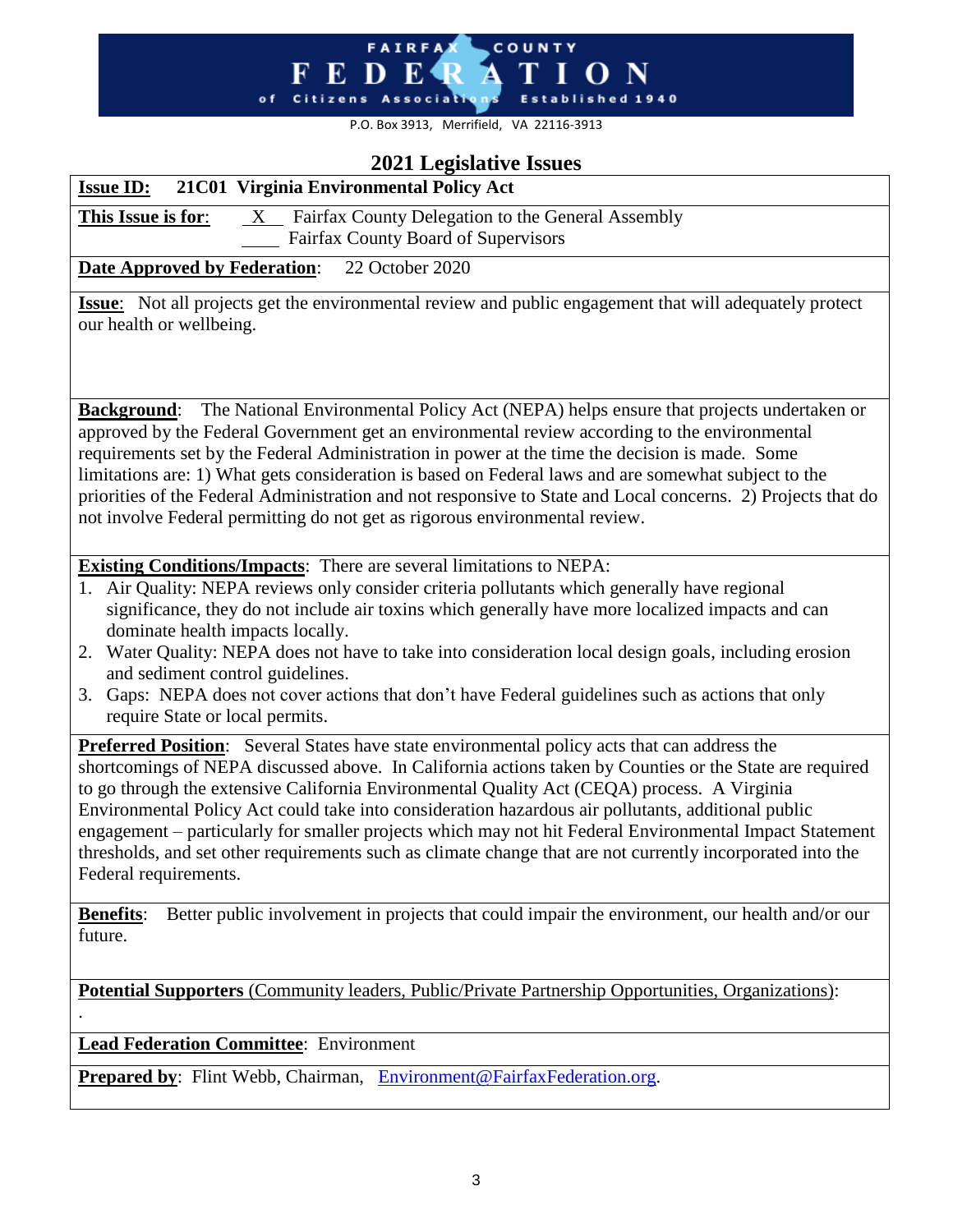## FAIRFAX COUNTY I O N Established 1940

P.O. Box 3913, Merrifield, VA 22116-3913

### **2021 Legislative Issues**

<span id="page-4-0"></span>

| 2021 Legislative Issues<br><b>Issue ID:</b><br>21C02 Break Free From Plastic Pollution                                                                                                                                                                                                                                                                                                                                                                                                                                                                                                                                                                                                                                                                                                                          |
|-----------------------------------------------------------------------------------------------------------------------------------------------------------------------------------------------------------------------------------------------------------------------------------------------------------------------------------------------------------------------------------------------------------------------------------------------------------------------------------------------------------------------------------------------------------------------------------------------------------------------------------------------------------------------------------------------------------------------------------------------------------------------------------------------------------------|
|                                                                                                                                                                                                                                                                                                                                                                                                                                                                                                                                                                                                                                                                                                                                                                                                                 |
| This Issue is for:<br>Fairfax County Delegation to the General Assembly<br>$\boldsymbol{\mathrm{X}}$<br>Fairfax County Board of Supervisors<br>X                                                                                                                                                                                                                                                                                                                                                                                                                                                                                                                                                                                                                                                                |
|                                                                                                                                                                                                                                                                                                                                                                                                                                                                                                                                                                                                                                                                                                                                                                                                                 |
| <b>Date Approved by Federation:</b><br>22 October 2020                                                                                                                                                                                                                                                                                                                                                                                                                                                                                                                                                                                                                                                                                                                                                          |
| <b>Issue:</b> Most plastic ends up in landfills or in our streams, and in the ocean where it either is eaten by fish<br>or other sea creatures and/or sea birds, or breaks down to smaller plastic pieces which enter our food chain.<br>We need to reduce the use of single use plastic containers. Even the plastic that is burned adds to air<br>pollution.                                                                                                                                                                                                                                                                                                                                                                                                                                                  |
| <b>Background:</b> Because of the proliferation of forms of plastic, most plastics can't be recycled cost<br>effectively. The whole scheme for putting the recycling symbol on plastic containers was a marketing ploy<br>to sell more plastic.<br>Legislation has been introduced in Congress (HR 5845) and US Senate (SB 3263) to 1) make producers<br>fiscally responsible for collecting, managing and recycling or composting plastic containers, and 2)<br>increases the percentage of recycled content of beverage containers. Virginia could enact similar<br>legislation that would accomplish these goals for the Commonwealth as a natural expansion of the<br>legislation that passed last year (SB11) and signed by the Governor giving local governments the ability to<br>levy a 5 cents per bag |
| <b>Existing Conditions/Impacts:</b> Plastic does not degrade in the environment – it only breaks down into<br>smaller particles that can ultimately enter the food chair or causes air pollution if burned. Because of the<br>proliferation of forms of plastic, it is not cost effective to recycle.                                                                                                                                                                                                                                                                                                                                                                                                                                                                                                           |
| Last year the Commonwealth permitted local governments to enact a 5-cent plastic bag tax.                                                                                                                                                                                                                                                                                                                                                                                                                                                                                                                                                                                                                                                                                                                       |
| Preferred Position: The Fairfax County delegation to Congress should support the Federal legislation<br>(HR 5845 and SB 3263) that would make producers responsible for collecting and managing single use<br>plastic containers and increase the percentage of recycled content. Similar legislation in Virginia could<br>apply a tax on the sale of plastic containers in Virginia that would require producers and wholesalers in to<br>take responsibility for the products they sell in Commonwealth.<br>Fairfax County should also enact the 5-cent plastic bag tax that was authorized last year. This tax will<br>reduce the plastic bag pollution and reduce the burden on residential property taxes                                                                                                  |
| <b>Benefits:</b> It would reduce the plastic pollution in our streams, along our streets, in our farmland, in the<br>oceans, and in our food.                                                                                                                                                                                                                                                                                                                                                                                                                                                                                                                                                                                                                                                                   |
| <b>Potential Supporters</b> (Community leaders, Public/Private Partnership Opportunities, Organizations):                                                                                                                                                                                                                                                                                                                                                                                                                                                                                                                                                                                                                                                                                                       |
| 350 Fairfax, Friends of Accotink Creek, the Sierra Club, Faith Alliance for Climate Solutions.                                                                                                                                                                                                                                                                                                                                                                                                                                                                                                                                                                                                                                                                                                                  |
| <b>Lead Federation Committee:</b> Environment                                                                                                                                                                                                                                                                                                                                                                                                                                                                                                                                                                                                                                                                                                                                                                   |
| <b>Prepared by:</b> Flint Webb, Chairman, Environment@FairfaxFederation.org.                                                                                                                                                                                                                                                                                                                                                                                                                                                                                                                                                                                                                                                                                                                                    |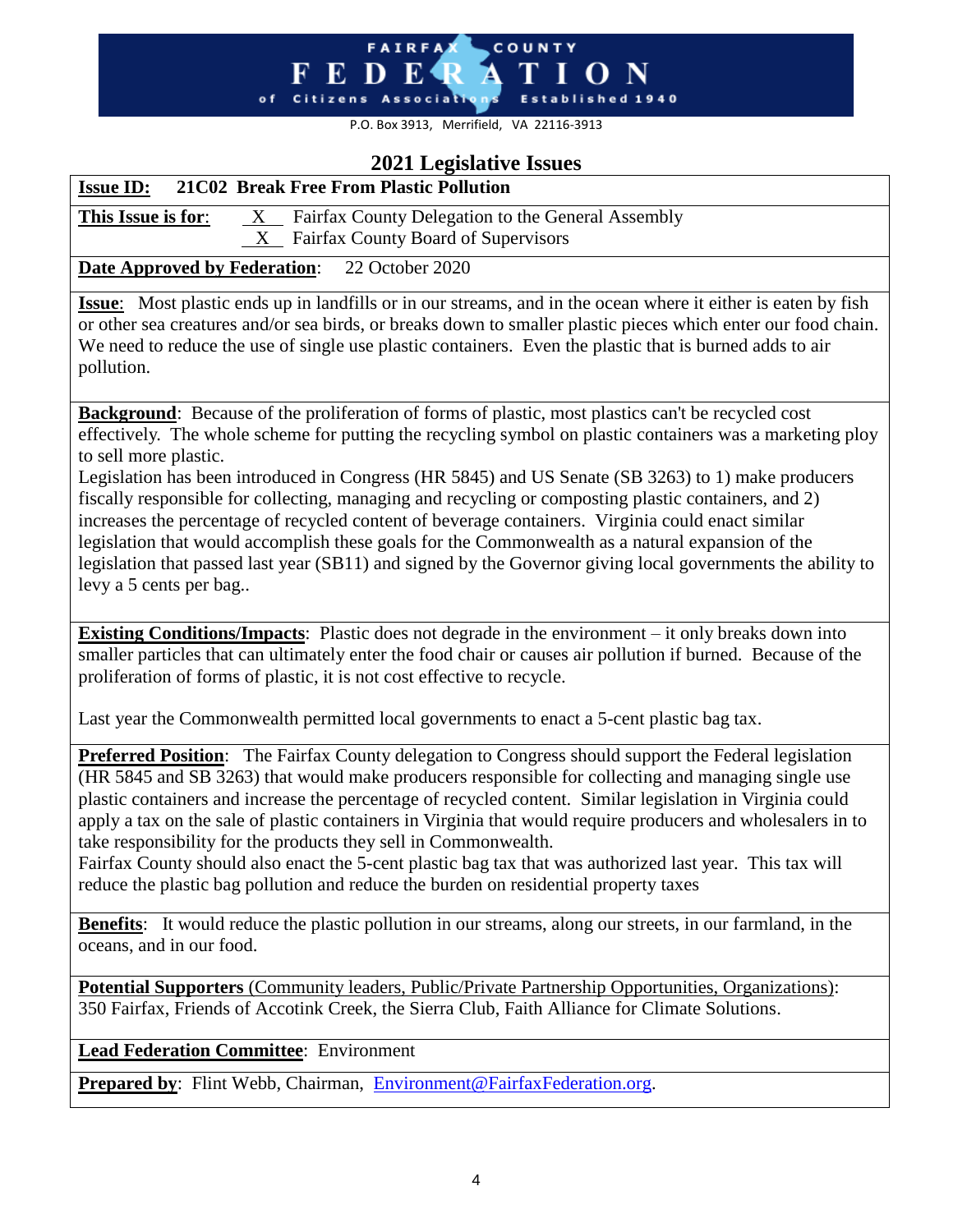#### **FAIRFA** COUNTY  ${\bf E}$ F R -N D  $\Omega$ o f Citizens Associat Established 1940

P.O. Box 3913, Merrifield, VA 22116-3913

### 2021 **Legislative** L

<span id="page-5-0"></span>

| <b><i>ZUZI</i></b> Legislative issues                                                                                                                                                                                                                                                                                                                                                                                                                                                                                                                                                                    |  |  |
|----------------------------------------------------------------------------------------------------------------------------------------------------------------------------------------------------------------------------------------------------------------------------------------------------------------------------------------------------------------------------------------------------------------------------------------------------------------------------------------------------------------------------------------------------------------------------------------------------------|--|--|
| 21C03 Maintain and Increase Tree Canopy and Leaf Area<br><b>Issue ID:</b>                                                                                                                                                                                                                                                                                                                                                                                                                                                                                                                                |  |  |
| This Issue is for:<br>Fairfax County Delegation to the General Assembly<br>$\mathbf X$                                                                                                                                                                                                                                                                                                                                                                                                                                                                                                                   |  |  |
| Fairfax County Board of Supervisors<br>X                                                                                                                                                                                                                                                                                                                                                                                                                                                                                                                                                                 |  |  |
| 22 October 2020<br><b>Date Approved by Federation:</b>                                                                                                                                                                                                                                                                                                                                                                                                                                                                                                                                                   |  |  |
| <b>Issue:</b> The growth in Fairfax County has been at the expense of our tree canopy despite County goals to<br>increase the tree canopy.                                                                                                                                                                                                                                                                                                                                                                                                                                                               |  |  |
| <b>Background:</b> Trees provide numerous benefits to our environment and our quality of life:                                                                                                                                                                                                                                                                                                                                                                                                                                                                                                           |  |  |
| 1) Trees sequester carbon dioxide $(CO2)$ ,<br>2) Trees remove particulates and other pollutants from the air,                                                                                                                                                                                                                                                                                                                                                                                                                                                                                           |  |  |
| 3) Trees help cool their environment by the transpiration of water vapor,                                                                                                                                                                                                                                                                                                                                                                                                                                                                                                                                |  |  |
| 4) Trees help stop erosion, and                                                                                                                                                                                                                                                                                                                                                                                                                                                                                                                                                                          |  |  |
| 5) Trees help cool our streets and neighborhoods by providing shade.                                                                                                                                                                                                                                                                                                                                                                                                                                                                                                                                     |  |  |
| All of these advantages are achievable by planting and preserving trees and by using green, or vegetated,<br>walls and roofs.                                                                                                                                                                                                                                                                                                                                                                                                                                                                            |  |  |
|                                                                                                                                                                                                                                                                                                                                                                                                                                                                                                                                                                                                          |  |  |
| <b>Existing Conditions/Impacts:</b> It is difficult to maintain tree canopy goals and still continue the growth of<br>the county. As a result, the tree canopy has suffered. The Environmental section of the Fairfax County<br>Comprehensive Plan Objective 10 is to conserve and restore tree cover on developed and developing sites.<br>The County has also developed standards for green roofs in the Public Facilities Manual (PFM) but no<br>standards for green walls.                                                                                                                           |  |  |
| <b>Preferred Position:</b> Since many of the advantages of the trees can be realized by use of green roofs and<br>walls, Objective 10 should be revised to include a new policy for maintaining the pre-construction leaf<br>area. This would require that the tree inventory include a calculation of the pre-construction leaf area.<br>Developers could use green roofs and green walls to attain the goal of maintaining the same leaf area post-<br>construction. The County should also ensure that green roofs and walls are maintained similarly as storm-<br>water improvements are maintained. |  |  |
| The Public Facilities Manual should be revised to include specifications for green walls.                                                                                                                                                                                                                                                                                                                                                                                                                                                                                                                |  |  |
| The Federation encourages other organizations to review and engage these two issues.                                                                                                                                                                                                                                                                                                                                                                                                                                                                                                                     |  |  |

**Benefits**: Requiring that new construction at least provide the leaf area of the pre-construction site it will ensure that we can at least maintain the same rate of  $CO<sub>2</sub>$  sequestration that has been occurring historically.

**Potential Supporters** (Community leaders, Public/Private Partnership Opportunities, Organizations): 350 Fairfax, Friends of Accotink Creek, the Sierra Club, Faith Alliance for Climate Solutions.

**Lead Federation Committee**: Environment

**Prepared by**: Flint Webb, Chairman, [Environment@FairfaxFederation.org](mailto:Environment@FairfaxFederation.org)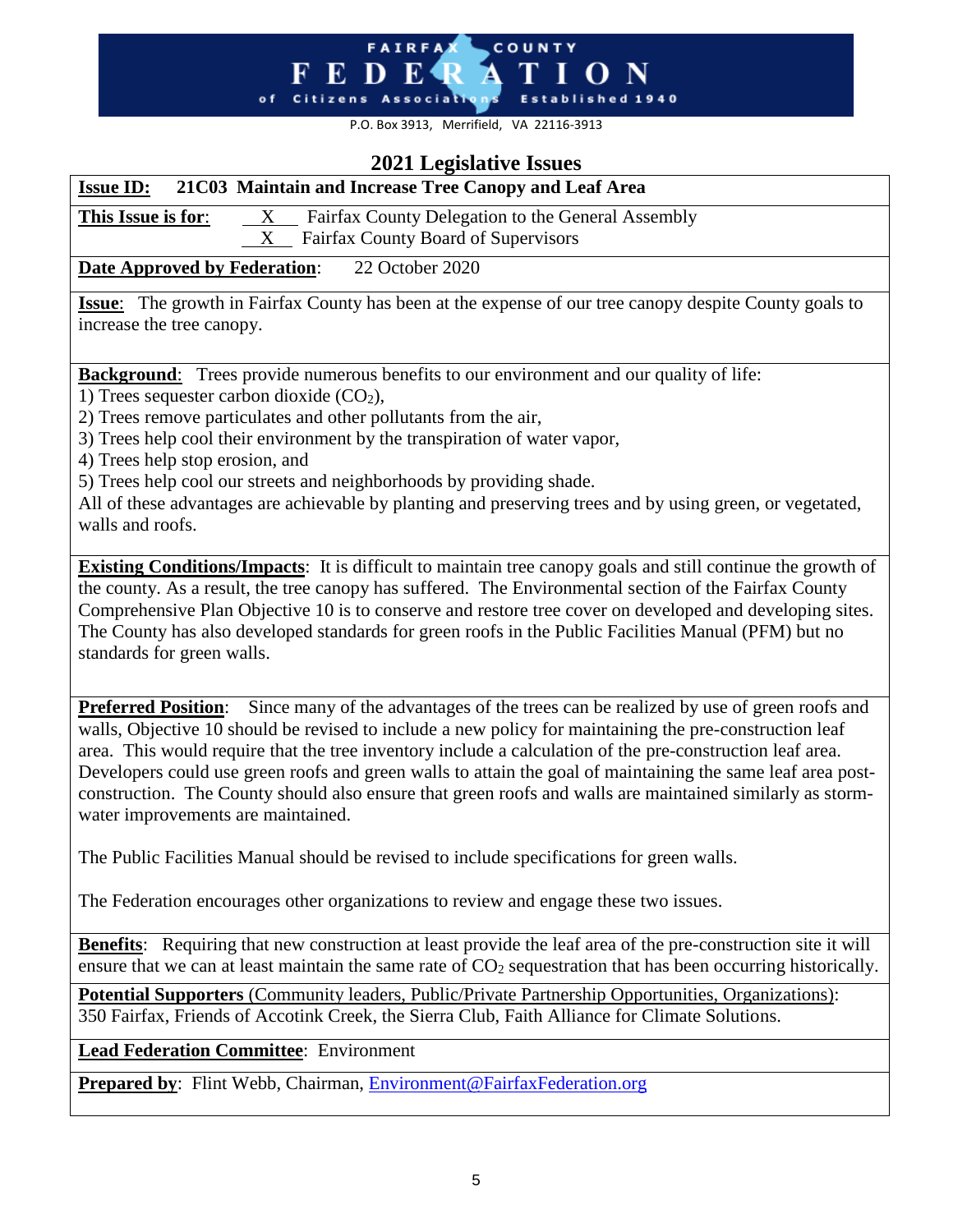#### F E D E R **COUNTY**  $\overline{I}$  O N  $\mathbf T$ A. of Citizens Association Established 1940

P.O. Box 3913, Merrifield, VA 22116-3913

#### **2021 Legislative Issues**

<span id="page-6-0"></span>

| 2021 LUGISIAU VU ISSUUS                                                                                      |
|--------------------------------------------------------------------------------------------------------------|
| 21E01 Free and Reduced-Price Meals<br><b>Issue ID:</b>                                                       |
| X Fairfax County Delegation to the General Assembly<br>This Issue is for:                                    |
| Fairfax County Board of Supervisors                                                                          |
| <b>Date Approved by Federation:</b><br>22 October 2020                                                       |
| <b>Issue:</b> Providing educational funding from the Commonwealth to help defray the higher costs associated |
| with educating students who receive Free and Reduced-Price Meals (FRM).                                      |
|                                                                                                              |
|                                                                                                              |
| Background: Students who receive FRM are among those who are most at risk of educational failure.            |
| Low-income students often require additional instruction and remediation, and their lack of at-home          |
| resources and support place them at a well-documented disadvantage when they enter the classroom. Data       |
| show that these disadvantages grow into an achievement gap which has proven difficult to narrow, let         |
| alone close. Meeting these children's needs requires schools to spend extra time, attention, and other       |
| resources above and beyond what is needed for children who do not receive FRM. (Ref 20E01, 19E02,            |
| 18E02, 17E02)                                                                                                |
|                                                                                                              |
| <b>Existing Conditions/Impacts:</b> Fairfax County Public Schools (FCPS) serve a diverse student population, |
| in which approximately 59,000 children (or about 31% of the total student population) are eligible for       |
| FRM. This percentage has grown significantly since the most recent recession, while overall state funding    |
| levels for K-12 education have declined in real terms. Title I Federal funds (for children in poverty) make  |
| up little of the difference between children's needs and the funding required to meet those needs.           |
|                                                                                                              |
| Preferred Position: The Federation supports legislation to create educational funding that addresses the     |
| higher needs of FRM students. Per-student funding can help provide these children with the resources they    |
| need to be successful, and would help similarly situated children throughout the Commonwealth.               |
|                                                                                                              |
| Benefits: Targeting educational funding for students who receive FRM will help address the achievement       |
| gap that has long existed among students whose demographic characteristics vary. In addition, by basing      |
| funding on a per-student basis, we direct these funds to at-risk children in all communities.                |
|                                                                                                              |
| <b>Potential Supporters</b> (Community leaders, Public/Private Partnership Opportunities, Organizations):    |
| Educational organizations and county governments, particularly in areas with large percentages of FRM-       |
| eligible students.                                                                                           |
| <b>Lead Federation Committee:</b> Education                                                                  |
|                                                                                                              |
| <b>Prepared by:</b> Nancy Trainer and Ed Saperstein, Co-chairs, Education@FairfaxFederation.org              |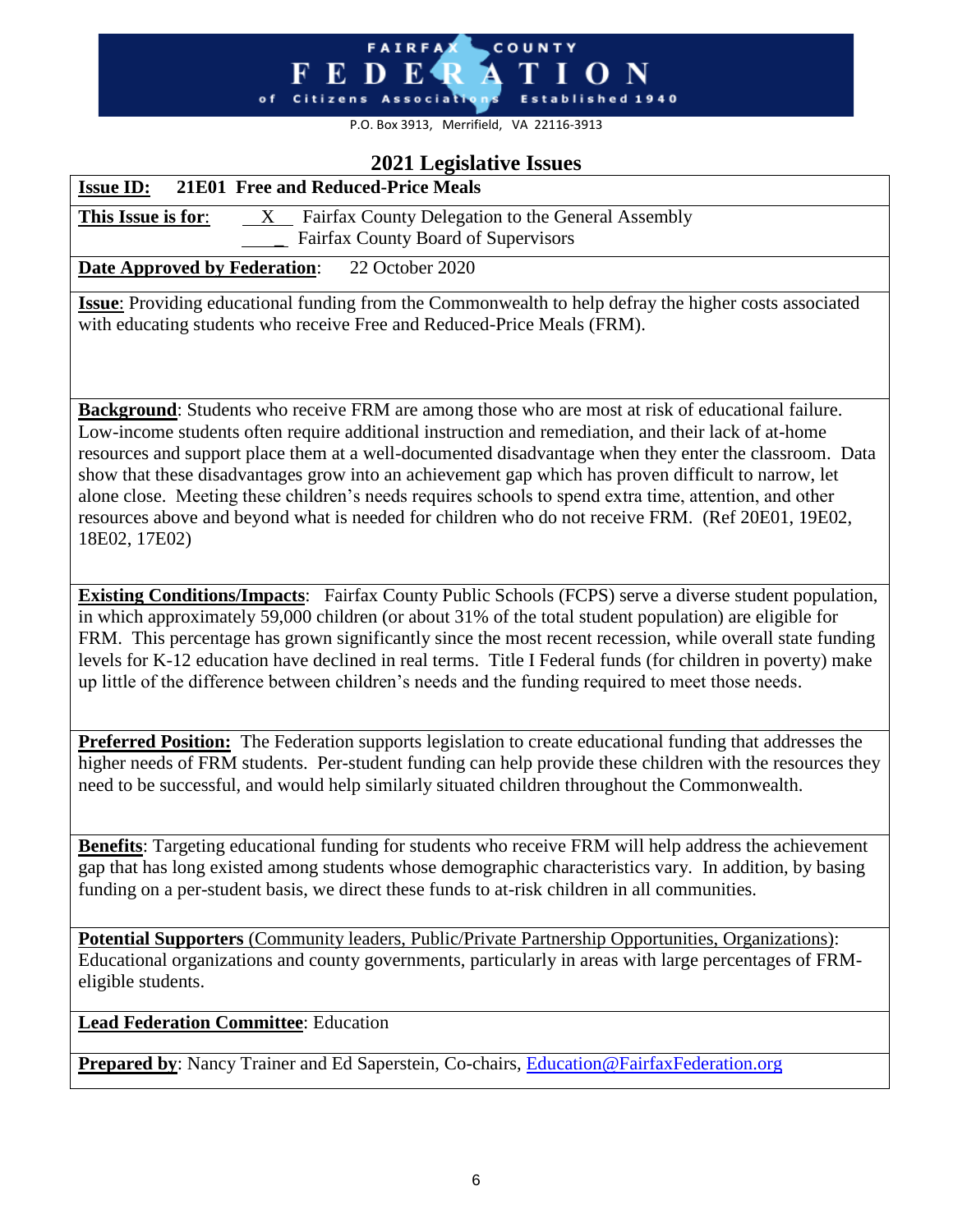# **FAIRFA** COUNTY

P.O. Box 3913, Merrifield, VA 22116-3913

#### **2021 Legislative Issues**

<span id="page-7-0"></span>

| <b>Issue ID:</b> 21E02 Admission to Governor's Schools                                                   |
|----------------------------------------------------------------------------------------------------------|
| Fairfax County Delegation to the General Assembly<br>This Issue is for:<br>X                             |
| Fairfax County Board of Supervisors                                                                      |
| 22 October 2020<br><b>Date Approved by Federation:</b>                                                   |
| Issue: Potential changes in admission processes at Governor's Schools to promote access for historically |
| underserved students.                                                                                    |

**Background**: Language in the 2020 session budget bill requires each Governor's School to "set diversity goals for its student body and faculty, and develop a plan to meet said goals in collaboration with community partners at public meetings." Virginia Secretary of Education Atif Qarni formed a task force to evaluate diversity issues at Governor's Schools, and will provide his recommendations to Governor Northam this winter. Secretary Qarni has indicated that he will propose changing the existing admissions processes in order to change the racial and socioeconomic composition of future Governor's School classes.

**Existing Conditions/Impacts**: According to the Department of Education, Governor's Schools are created to "provide some of the state's most able students academically… challenging programs beyond those offered in their home schools." They form an "important component" of Virginia's mandate to "provide differentiated instructional opportunities for gifted students." The racial and socioeconomic composition of these schools has remained unrepresentative of their surrounding communities for many years, despite efforts to ensure equitable access to gifted education.

**Preferred Position**: Regardless of the particular methodology, admissions processes for Governor's Schools must maintain robust standards that evaluate students on an individual basis, identifying students based on their suitability for the unique challenges and benefits offered by that particular school. Diversity can be one of the relevant considerations, in helping to identify the "small population of students whose learning levels are remarkably different from their age-level peers," which is the language describing the purpose of the Governor's School Programs.

**Benefits**: Governor's Schools are a valuable asset to the communities in which they sit, providing a nurturing environment not only to gifted students themselves but as an investment in tomorrow's leaders. When these schools are successful, they help retain and attract economic business investment as well. Local businesses and industries are designed to play an important role in Governor's Schools by providing mentors, equipment and supplies, facilities, and expert advice.

**Potential Supporters** (Community leaders, Public/Private Partnership Opportunities, Organizations): Regional and local Economic Development Authorities, gifted organizations, county governments.

**Lead Federation Committee**: Education

**Prepared by**: Nancy Trainer and Ed Saperstein, Co-chairs, Education@FairfaxFederation.org